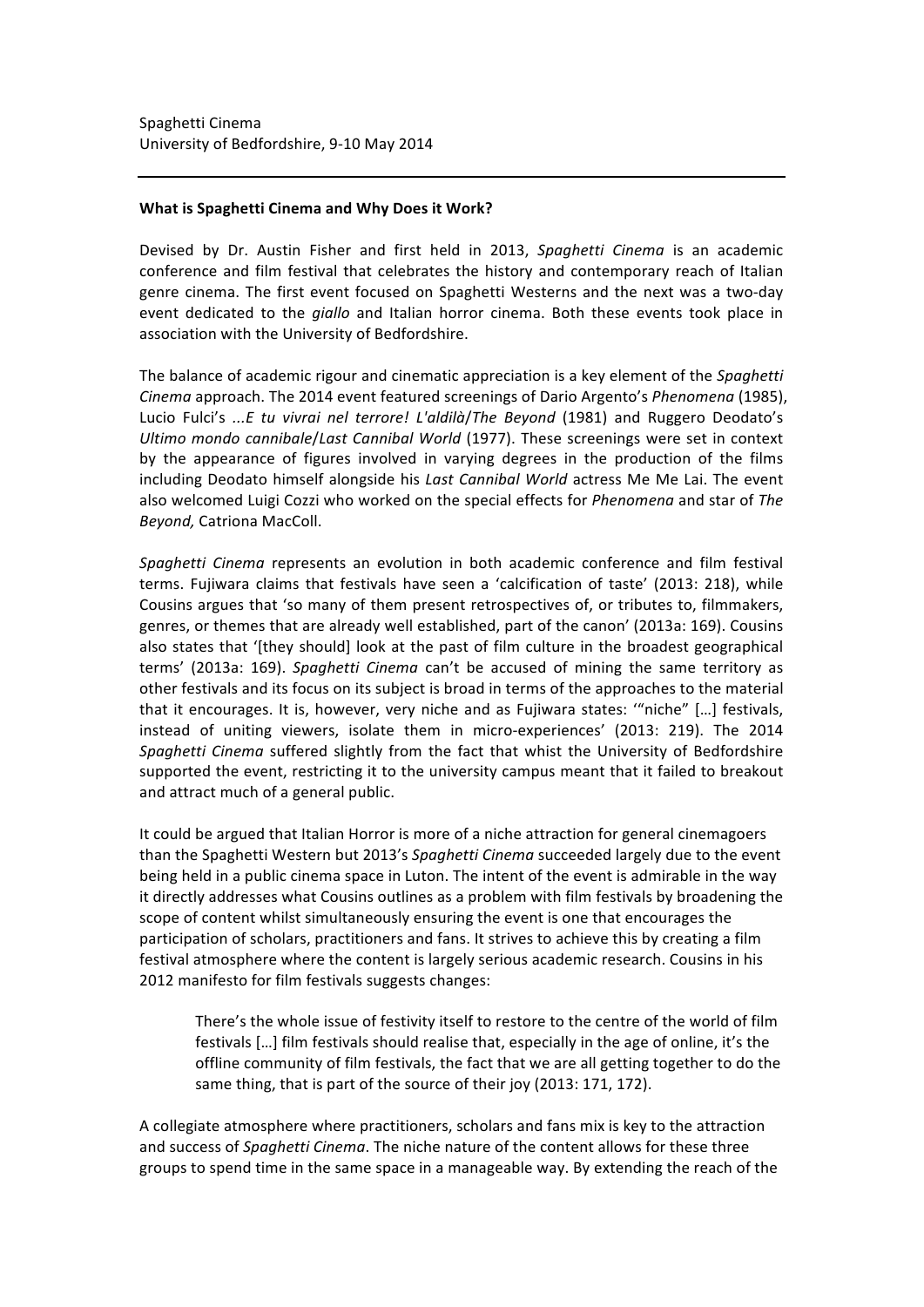event outside the walls of academia it is also a way for institutions to engage with their local community, extend the impact and reach of the research its academics undertake and fulfill another role for film festivals desired by Cousins whereby '[they] should be more skeptical about business and industry. They should be the conscience of the film world' (2013b: 171). A public event that includes screenings, the added value of practitioners and where critical research is central ensures *Spaghetti Cinema* fulfills this obligation of both the festival and it could be argued, academia itself.

Another reason for the success of the event is the input of the scholars who are also, crucially, fans. It's inspiring to see scholars engaging with, and in slight awe of, the practitioners that created and inhabit the work they are discussing in their papers. It creates a unique tension, mainly because of the presence of fans in the event. Duffett (who also delivered a paper at the 2014 event) asks:

What does it mean to be a practicing fan? The term implies some kind of activity, rehearsal, art or craft, competency – the fan as *practitioner* (2015: 1)

The fact that the scholars are fans ensures that the event works as a festival due to their willingness to participate across the duration of the event, something common with smaller niche events but a problem for larger conferences. It also means that the event has a certain hybridity between fandom and scholarship. Duffett claims that 'in the mass broadcast era [...] fans can be active, savvy, intelligent, politicized, and subversive' (2015: 03) and *Spaghetti Cinema* showcases an emerging scholarly voice that celebrates the fan aspects of research culture whilst retaining a commitment to academic diligence. This relates to what Sheaffer describes as 'Acafandom' (2012), whereby academics become more directly involved in the product/text they are analysing. In filmic terms this is often by means of creating video essays or visual remixes of films and filmmakers but could be extended to an increased dedication to *Spaghetti Cinema* type events. Sheaffer says:

I think the university certainly does have a very active role to play in creating a cinematic frame-of-mind from which new creative content can and does emerge (2012).

*Spaghetti Cinema* is a credit to Austin Fisher's dedication to ensuring that the notion of 'content' created by and in the university extends beyond the traditional and the digital to something truly interactive, public and full of insight and fun.

## An Overview of the 2014 Spaghetti Cinema Event

What follows is a selection of conference and festival highlights with the aim of conveying a sense of the breadth of content and contexts to be found at the event. The keynote was delivered by Professor Peter Hutchings and discussed the early work of Dario Argento and Mario Bava. By looking at the contemporary Italian film industry and culture when these filmmakers emerged Hutchings refigured the directors as being closer to the mainstream of Italian filmmaking than may have been argued through revisionist study. The presence of a keynote speaker who is responsible for some of the original and pre-eminent research in a specialist field was akin to the presence of Sir Christopher Frayling and his work on Spaghetti Westerns at the 2013 event. Having the keynote speaker present throughout, particularly one whose work forms the core basis of the scholarship being undertaken, again resulted in the odd but welcome phenomenon of interaction with a key academic who is both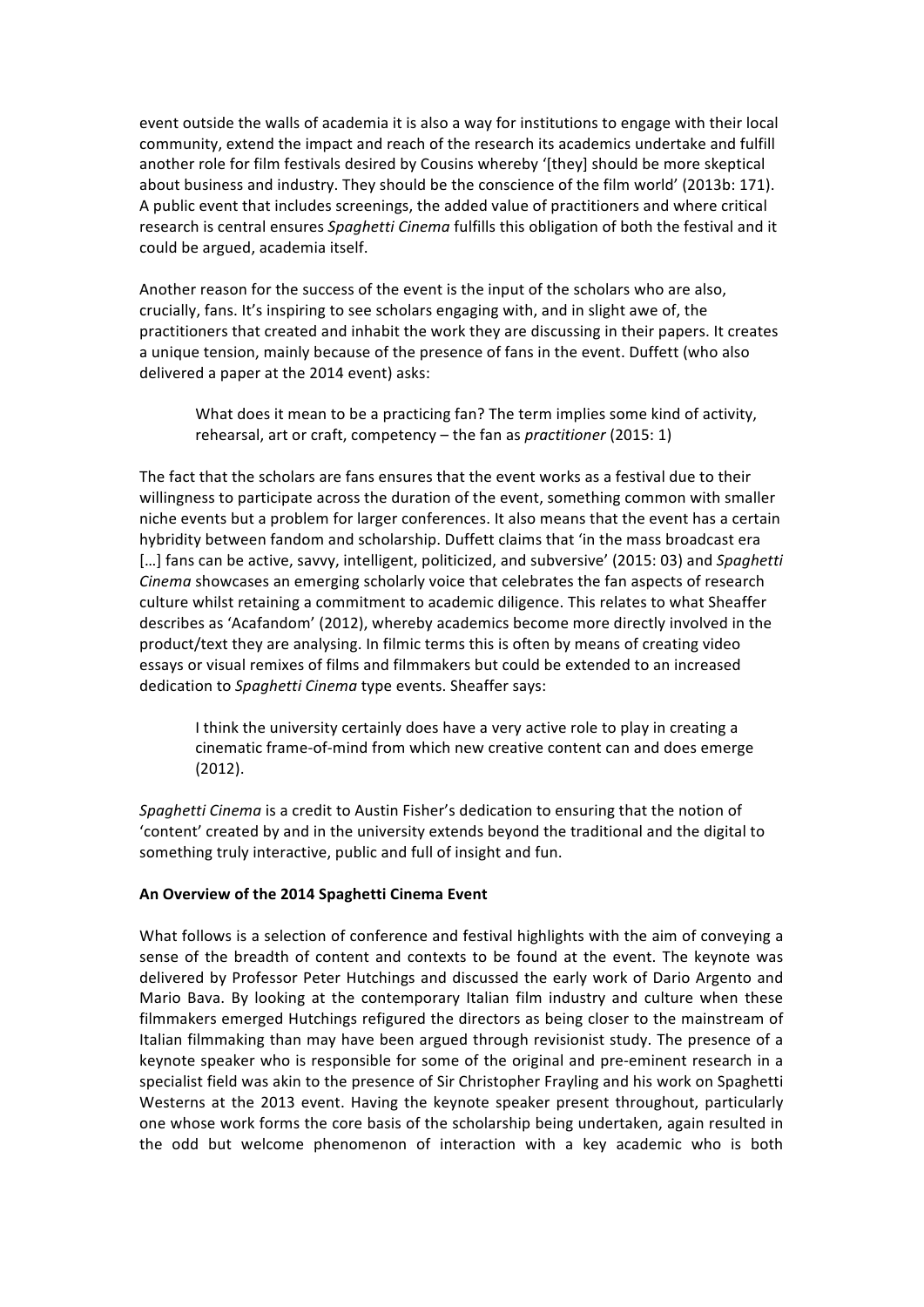referenced at length across the event and who also imparts immediate insight and analysis on the subjects being covered.

Panels on day one were titled *Re-appraising Genre Histories, Transnational Routes of Influence* and *Italian Horror Cinema's Distribution Tails*. The content and discussion was diverse and included Dr. Russ Hunter from Northumbria University starting at the beginning not only of horror cinema, but also of the form itself, in a paper titled *Mostruoso! Italy's* **Silent Horror Cinema.** 

A paper titled *Remakesploitation: Transnational Borrowings between Turkish and Italian Exploitation Cinema*, which was delivered by Dr. Iain Robert Smith from the University of Roehampton, followed. Smith brought his trademark insight and almost archaeological zeal to uncovering links between Italian genre exports and little-seen Turkish exploitation content, including some adaptations of Italian comic book films. The paper brought the adaptation/remake elements of the Italian form into new light by focusing on the Turkish versions of what are ostensibly generic re-workings of Anglo-American fiction forms.

Michela Paoletti from the University of Bologna delivered the paper *What Ever Happened to* Them? Brivido Giallo, Alta Tensione and Houses of Doom: The Horror Cable Series of *Reteitalia.* Paoletti discussed the attempts of Italian company Reteitalia to bring *giallo* and *giallo*-inspired content and filmmakers to television with varying degrees of success.

Dr. Stefano Baschiera from Queen's University, Belfast brought the panel and the strictly academic business of the day to a close. His paper titled Italian Horror Cinema On Demand explored how recent moves in VOD and streaming services had provided an outlet for Italian horror to move beyond the realms of cult appreciation and gain a wider audience. The paper was nuanced in its discussion and looked at the categorization and 'cuts' of the films in question, delivering a detailed comparison of the distribution opportunities to the films presently and at the time of their production and release. The after-panel conversation took a fascinating turn with guests Ruggero Deodato and Luigi Cozzi providing extra insight into some of the industrial contexts being discussed on the panel resulting in a discussion between academics and practitioners, translated and moderated by Dr. Baschiera.

Day two began fiercely, opening with a panel chaired by conference director Dr. Austin Fisher. Titled *The Politics of Perverse Desire in Italian Cinema*, the panel ensured that the momentum of the event was continued with some no-holds-barred papers. The last paper was an entertaining and rigorous examination of necrophilia in three films, delivered by Professor Patricia MacCormack from Anglia Ruskin University. MacCormack discussed with incredible insight and thorough examination the 'liberatory potentialisations of unraveling perverse desire' in Massaccesi's *Buio Omega*/*Beyond The Darkness*  (1979), Bava's *Macabro*/*Macabre* (1980) and Margheriti's *Flesh For Frankenstein* (1973).

The day's panel proceedings were brought to a close with the *Stylising Violence* panel. Dr. Calum Waddell from the University of Aberdeen delivered the paper 'Tropical Thunder: The Italian Cannibal Film and The Art of Misinformation'. Waddell looked at how Italian cannibal films deployed deliberate mistruths, verging on Orientalism, to present a cultural distinction that became symptomatic of the short lived genre.

Following the academic proceedings there were two screenings and industry panels. First, a screening of Fulci's The Beyond was bookended by conversations with Luigi Cozzi and Catriona MacColl and then to close the event Ruggero Deodato and Me Me Lai were in